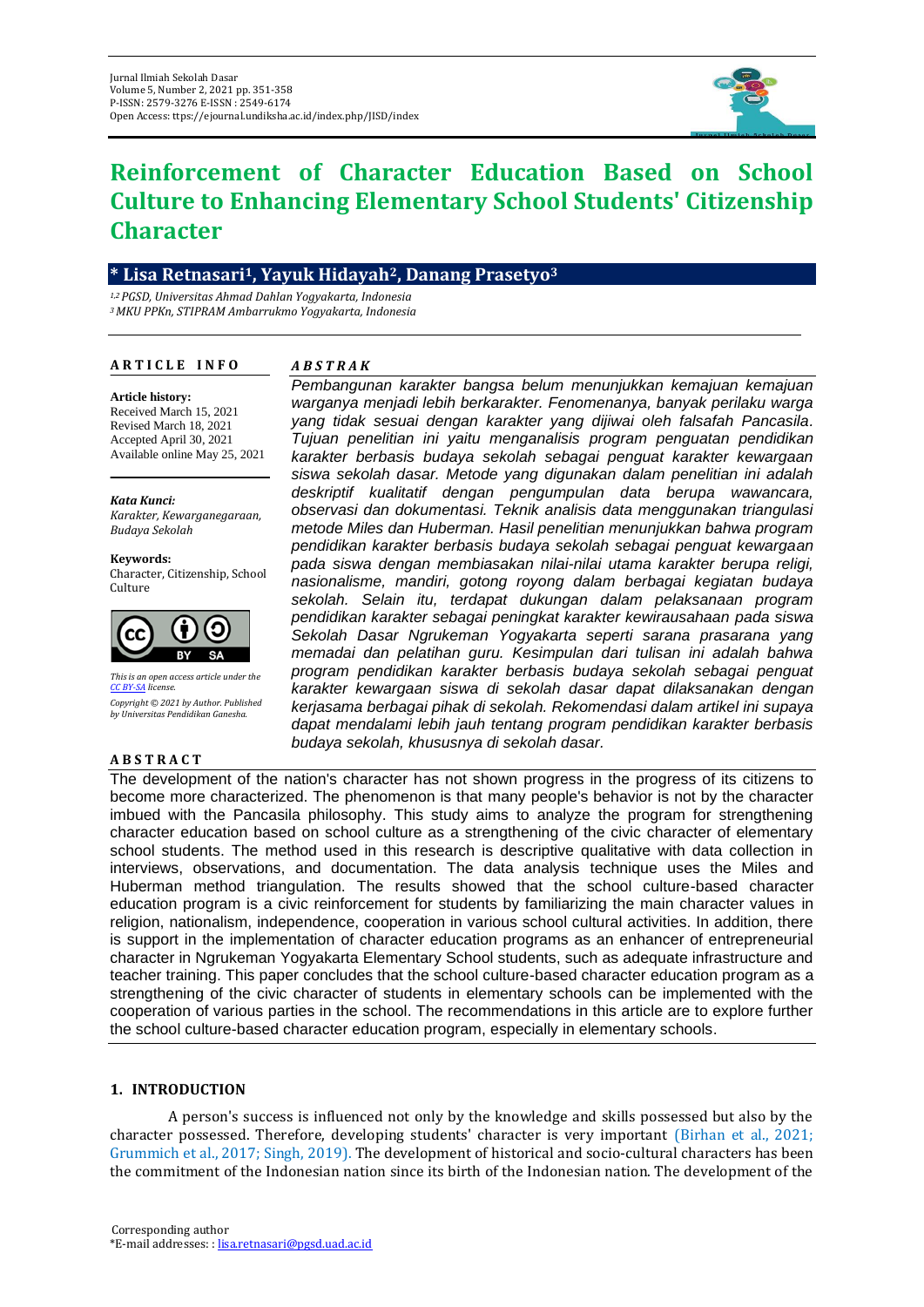nation's character grows along with people's lives (Suastra et al., 2017; Wuryani & Yamtinah, 2018). The concept of Bhinneka Tunggal Ika for the Indonesian people is defined as identity in diversity. However, in practice, building the nation's character has not shown progress in the progress of its citizens to become more characterized. The phenomenon is that many citizen behaviors are not by the character imbued with the Pancasila philosophy (Adibatin, 2016; Winataputra, 2016). Pancasila contains the nation's noble values that are upheld today (Andrew et al., 2019; Sudaryanti et al., 2015). Indonesian people are known for their friendly, polite, patient, cooperative attitude. However, many different citizens are easily angry, berate, spread hoaxes, and fight for signs of ethnic and religious differences. Even school children are not a few in the vortex of brawls, free sex, bullying, and hurting each other (Hidayah, 2015; Maunah, 2015).

The solution offered to overcome the problems of national values is to carry out cultural and character education (Puspoko Jati et al., 2019; Torimtubun et al., 2020). Based on Permendikbud No. 20 of 2018 article 2, the Strengthening Character Education program is implemented by applying the values of Pancasila in character education, especially including religious values, honesty, tolerance, discipline, hard work, creativity, independence, democratic, curiosity. , national spirit, love for the homeland, respect for achievement, communication, love peace, love to read, care for the environment, care for social, and be responsible (Rukiyati & Purwastuti, 2016; Zuliani et al., 2017). The process of implementing massive character education will produce a young generation with civic character. Based on Permendikbud No. 20 of 2018 article 2, the Character Education Strengthening Program is implemented by applying the values of Pancasila in character education, especially covering religious values, honesty, tolerance, discipline, hard work, creativity, independence, democratic, curiosity, national spirit, love the homeland, appreciate achievement, communicative, love peace, love to read, care about the environment, care about social, and be responsible (Juneman et al., 2012; Sudaryanti et al., 2015). Elementary schools should carry out more character education content than secondary education units (Muhtar & Dallyono, 2020; Prasetyo et al., 2020). The integration of character education content is carried out through extracurricular, curricular, and extracurricular programs. The process of implementing massive character education will produce a young generation with civic character.

Character is the nature or character, morals, or personality of a person obtained during their life (Asriani et al., 2017; Iswantiningtyas & Wulansari, 2018). Having a good character is the foundation of soft skills that will support a person's level of success. Every human being must possess a positive character that must be built continuously (Maunah, 2015; Suhaida & Fadillah, 2019). The teacher has to guide and strengthen each child to improve his behavior, way of life, and growth. Character education will keep the nation's personality in the character of the Indonesian nation. Character education is an activity carried out consciously through the learning environment to develop all the potential of students who have good character traits, have good morals, and have a positive, constructive effect on nature and society (Fahmy et al., 2015; Seijts & Milani, 2021). Character education is closely related to moral education, which aims to form and train one's abilities for self-improvement towards a better life (Rokhman et al., 2014; Silanoi, 2012). Character education can form a person who is useful both for oneself and for many people. The main goal of character education is to build a tough nation with noble character, tolerance, and morality (Puspoko Jati et al., 2019; Qureshi et al., 2021). To achieve this goal, students must instill characterforming values originating from Religion, Pancasila, and Culture. Lack of character education will cause a moral crisis that will result in negative behavior such as promiscuity, drug abuse, theft, violence against children, and so on. This is why character education is very important for every human being. So that teachers, lecturers, and parents must instill good character values in children (Ferdiawan & Putra, 2013; Kim, 2015).

The findings of previous research stated that the teacher's role as a facilitator in carrying out character education was a point of success and a means to meet the needs of teacher teaching hours. (Horasan-Doğan & Cephe, 2020; Timmermans et al., 2019). Other research also states that character education is very important given to students to build positive character in students (Göthberg, 2019; Lee & Huang, 2021). This is why character education is very important given to students. The purpose of the study was to analyze and explain the implementation of the KDP program as character strengthening for elementary school students. This research is expected to provide elementary school education, especially Pancasila and Citizenship Education in Elementary Schools.

# **2. METHOD**

This research is a descriptive study with a qualitative approach by presenting data using words (Moleong, 2007). This research was conducted for 12 (twelve) months from January to December 2020 with the research location being Ngrukeman State Elementary School Yogyakarta. The target of this research is to find, explore, detail and record various kinds of things, especially regarding the character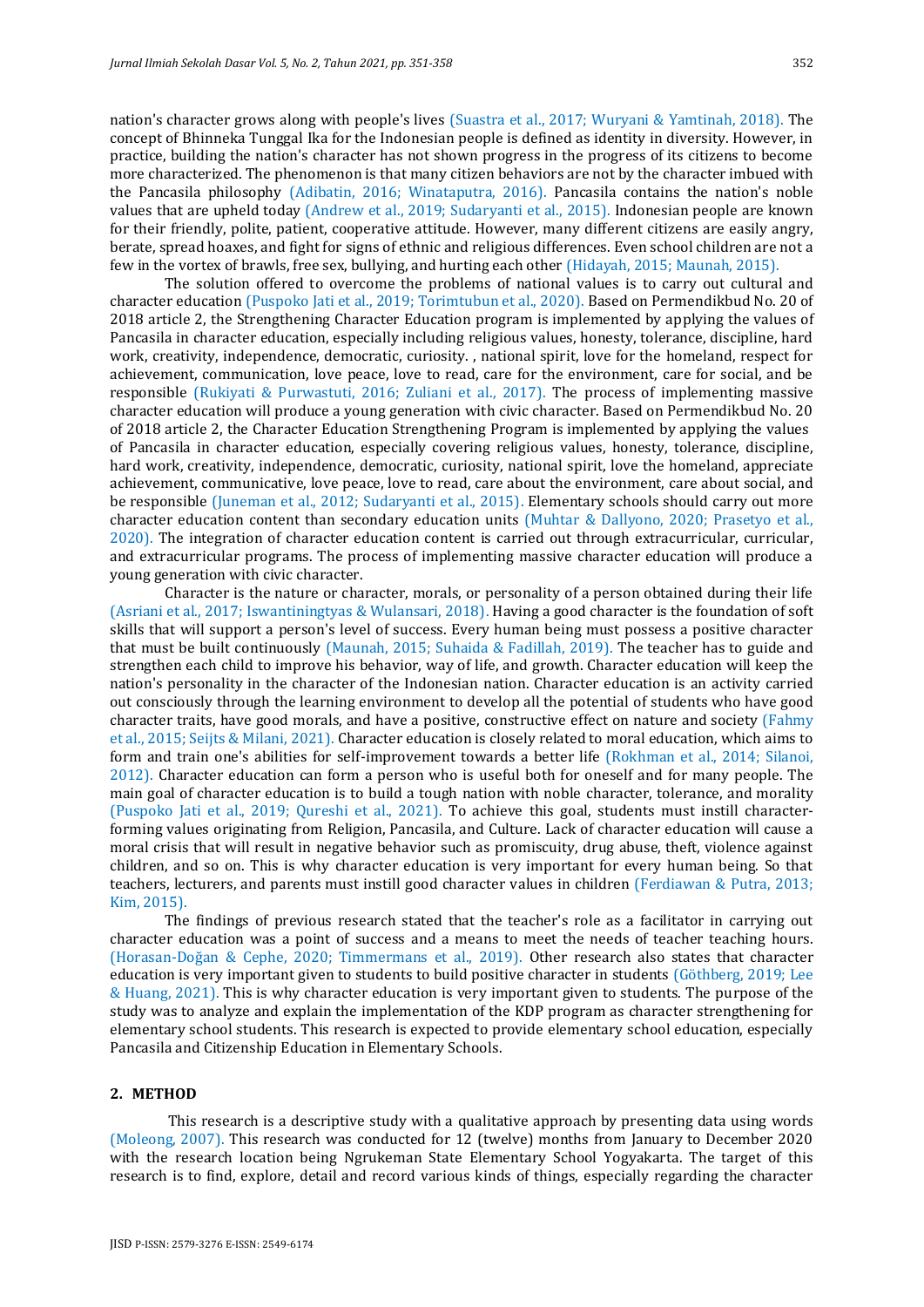strengthening program as a civic character reinforcement. The data collection technique used is to use primary and secondary data collection. Primary data was conducted by conducting interviews with principals, vice principals, class teachers, and class students at Ngrukeman State Elementary School Yogyakarta using purposive sampling based on certain criteria or considerations. While the secondary data that is carried out in this research is to use literature studies that have a relationship or connection with the research carried out in order to complement the data obtained from primary data. Collecting data using observation where the researcher observes and is directly involved in activities in schools related to the civic character strengthening program. Furthermore, interviews with research subjects that have been previously determined by the researcher. In addition, the researchers also documented the results of observations, interviews, and collected school-related documents such as the school's vision and mission, school rules and regulations, written policies by the principal, posters for character education slogans. This process is carried out to find research objectives related to the instilled character, through preparation, implementation, evaluation, and follow-up plans. Data analysis uses the interactive model of Miles and Huberman (Miles et al., 1992), namely collecting data obtained from interviews, direct observation so that researchers are able to get a clearer and synchronized picture from the results of interviews, and analyze the documents that have been obtained. Furthermore, the researchers carried out data reduction as an effort to conclude the data that had been analyzed. Furthermore, the presentation of the data in the form of descriptive, and ends with the conclusion of the research results, which can then be processed into a scientific publication manuscript.

#### **3. RESULT AND DISCUSSION**

#### **Result**

Based on the formulation of the problem, the discussion in this research is to answer the implementation of the PPK program as a strengthening of the character of the citizenship in elementary school students. Based on the results of research at SD N Ngrukeman Yogyakarta about the implementation of the PPK program based on school culture in elementary schools, the results show that habituation is the main value at SD N Ngrukeman which is carried out through school culture. School culture can be one of the supports in improving student morale and achievement, such as the opinion of MacNeil, Prater, & Busch that the development of school culture as a learning environment is the basis for improving teacher morale and student achievement. The habituation at SD Ngrukeman Yogyakarta which is related to school culture has several excellent character values, namely in the form of religion, nationalism, independence, mutual cooperation and integrated integrity in various school cultural activities. Following this, the researcher presents a superior value scheme in the implementation of the PPK program based on school culture at SD Ngrukeman Yogyakarta.



**Figure 1**. Superior Value in the Implementation of the School Culture-Based Character Education Strengthening Program at SD Ngrukeman Yogyakarta

Based on this opinion, the existence of superior values in the culture of SD N Ngrukeman Yogyakarta in the form of religious values, nationalism, independence, mutual cooperation and integrated integrity in various school cultural activities is the right effort in implementing the PPK program based on school culture in elementary schools. The character education program at SD N Ngrukeman Yogyakarta is structured by involving the principal, teachers, school committees, guardians and students. This cooperation is a manifestation of the seriousness of SD Ngrukeman Yogyakarta in implementing the PPK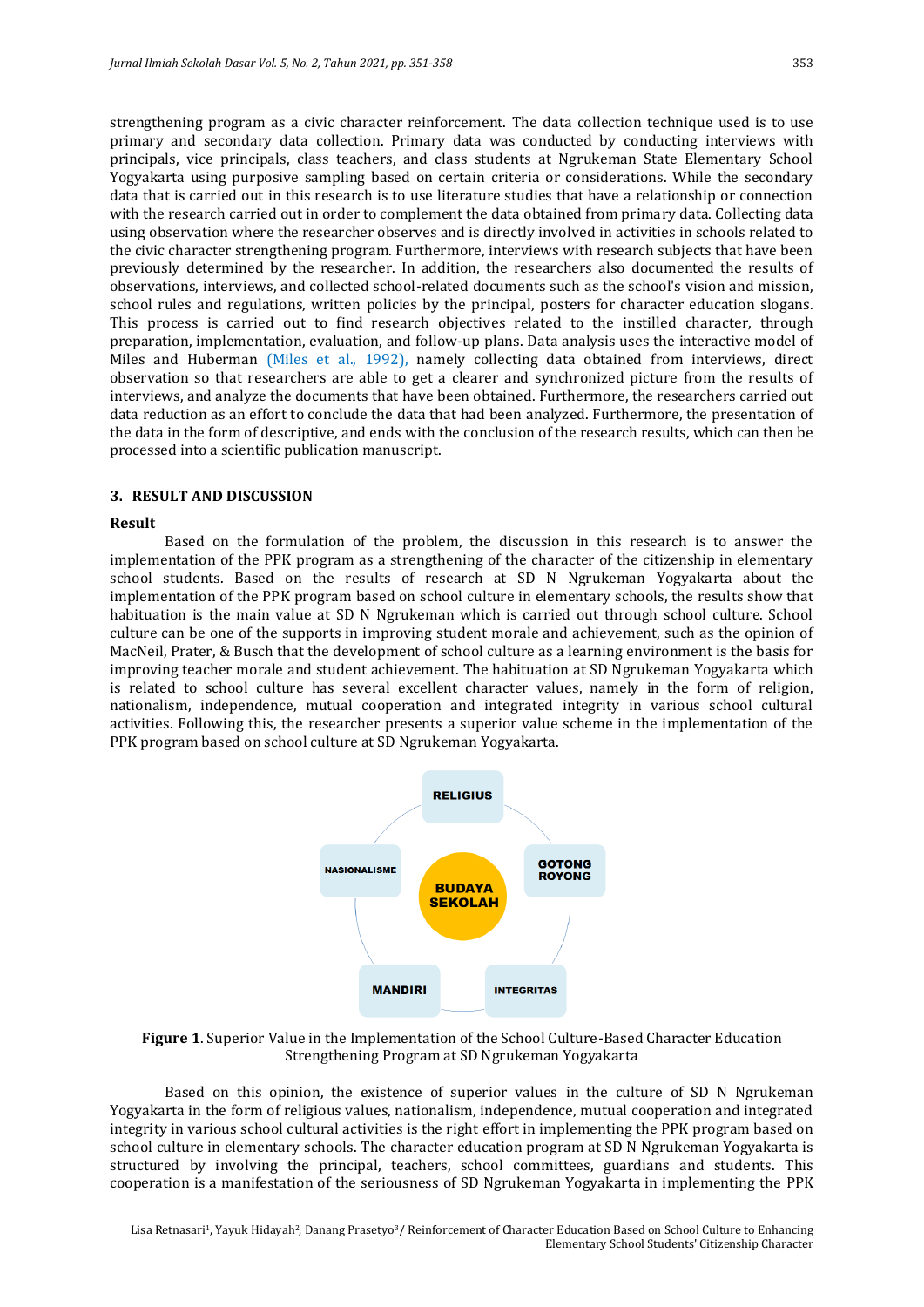program based on school culture in elementary schools. Character education is not only the responsibility of some people, but involves other components such as schools, teachers, community parents, religious organizations and others. These components must work together in the success of developing character education. Thus at SD N Ngrukeman Yogyakarta, to develop character education, the active involvement of parents and the community has gone well.

In order to support good cooperation between components in schools, rules are needed as a basis so that the character education program is more directed (D. B. P. Pradana, 2017; Zuliani et al., 2017). The effectiveness of schools as a place to develop character is a shared responsibility among school members (Prasetyo et al., 2020; Puspoko Jati et al., 2019). The concepts of climate and organizational culture have become part of standardized rhetoric in contemporary discussions of school effectiveness. For SD N Ngrukeman Yogyakarta, setting school rules to develop character education is derived from the school's vision and mission. Supporting the findings of this study is the result of research examining the relationship between the mission statement and the performance of Primary Education Schools in Oman, using 161 school missions resulted in school principals spending a lot of effort designing school mission statements that direct schools to achieve their goals and improve their performance. SD N Ngrukeman Yogyakarta has school regulations that require school members to behave and behave well. The existence of school regulations makes teachers, students and other school members have clear directions for what should and should not be done (clear rules). The existing rules at SD Ngrukeman Yogyakarta are a supporter of the success of the character education program (PPK). Norms function to regulate practice and assess human behavior (Gross & Vostroknutov, 2021; Heymann et al., 2019). Thus, the existence of rules at SD N Ngrukeman Yogyakarta becomes the basis for implementing PPK. SD N Ngrukeman Yogyakarta has 10 K, namely faith, security, order, cleanliness, beauty, longing, health, cleanliness, openness, harmony which contributes to the formation of school culture. School culture is the quality of school life that grows based on the 5 main values of PPK. This is intended as the branding of the school itself. School culture is derived from the vision of the school. SD N Ngrukeman Yogyakarta which is a unique school has a vision of the realization of a clean and healthy school that is superior in achievement, has an environmental perspective, has character, and is based on faith and piety. The philosophy of Ki Hadjar Dewantara's character education is carried out by synergizing heart, exercise, thought and feeling.

The findings in the field of SD N Ngrukeman Elementary School Ngrukeman Yogyakarta character education through the environment are provided by schools through various activity programs, as well as providing space to express the character of students. The findings of this study are supported by the findings of research in the UK that explored student teacher attitudes and experiences of character education and values in schools and looked at their assessment of the opportunities provided by schools for character development. Research on 1000 teachers shows that although they are very supportive of their skills development in the area of moral development, their chances of doing this are uneven and depend on their course of study and their school placement. SD N Ngrukeman Yogyakarta provides activities that reflect environmental-based characters, such as disposing of garbage in its place, participating in community service activities, maintaining cleanliness and tidiness of the environment, taking care of plants and washing hands before and after activities. A healthy school as a branding for SD N Ngrukeman SD N Ngrukeman Yogyakarta is proven by the achievements that have been achieved, namely the 1st place in healthy schools in 2015. In addition, being a school ambassador to care about sanitation by reducing the use of plastic. This is indicated by the appeal of students to use a place to eat and drink that they bring themselves. The school canteen is reviewed by BPOM and the health office every month to see the quality of food that is sold and bought in the canteen. This shows that the school's efforts to create physically healthy students. The 2016 national level Adiwiyata School was also assigned to SD N Ngrukeman. The habit of caring for the environment is carried out through pickets regularly, using water wisely, and Friday clean.

The form of literacy that is given is for grades 1 and 2 listening and responding, while for grades 3-6 within 1 day you must read at least 1 non-lesson book. Regarding the form of literacy. The classroom setting at SD Ngrukeman Yogyakarta is made with a relaxed atmosphere and is not monotonous. The motivating character of the learning context can be enhanced through conscious intervention by the language teacher, and thus the main aspects of the environment will be discussed with proactive and practical goals in mind. The content of the books that students read contains character values such as febel books for the low class and folklore books for the high class. The second week of literacy is carried out with storytelling activities, namely telling stories about what students have passed or experienced, for example this morning I went to school to meet a vegetable seller, the third week of cultural literacy in 15 minutes, the teacher displays puppet characters in video form. The implementation of character education in schools needs to be habituated every day at any time.

The habituation of 5S (smile, greetings, greetings, politeness, politeness) is a finding made by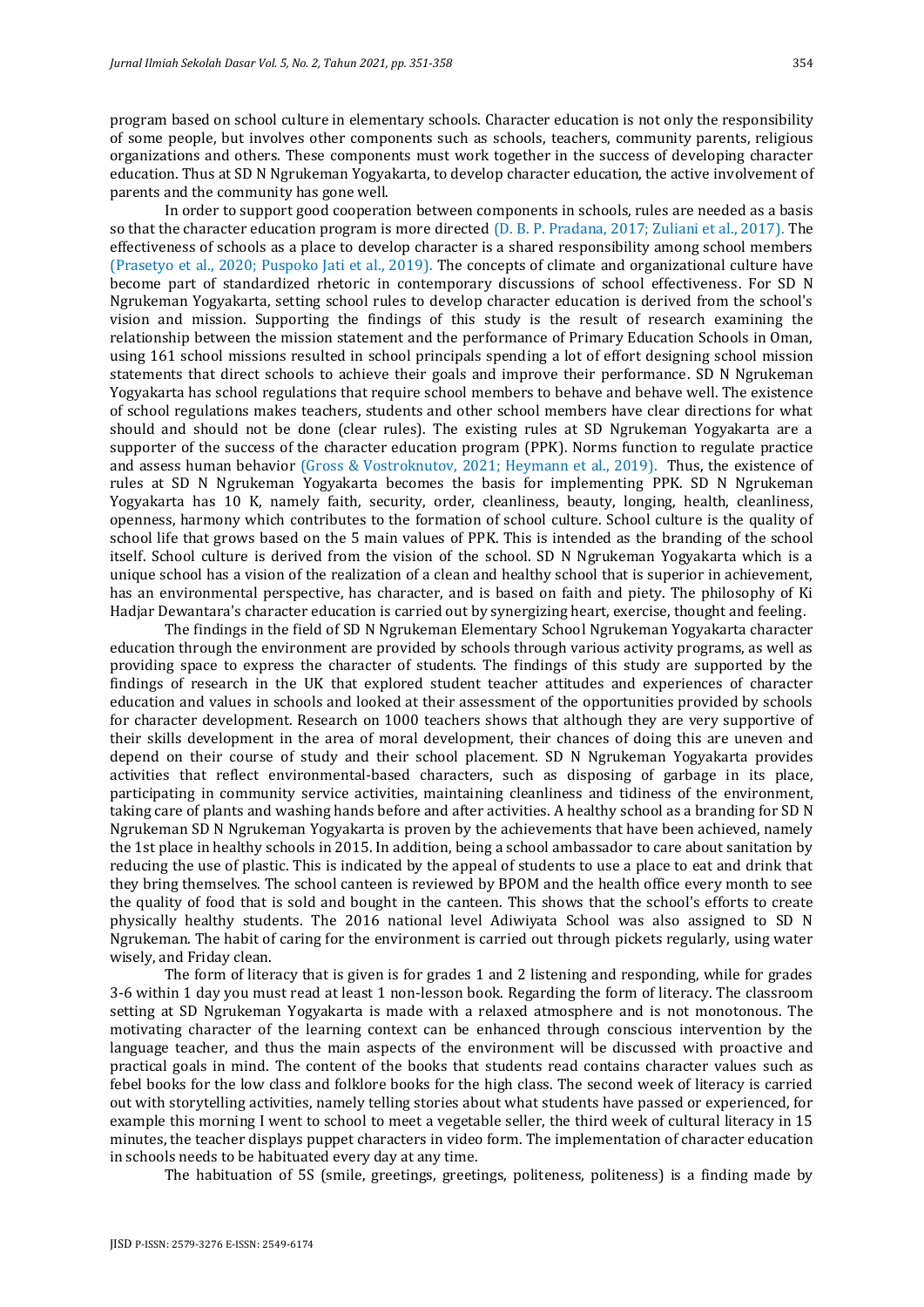teachers for students and vice versa in interactions between school members. In addition, teachers and educators at SD Ngrukeman arrived early to welcome students with the 5S habituation. Teacher exemplary is the key to the success of strengthening character education. In several previous studies it was found that teachers have a contribution to character education. The teacher provides examples of behavior that reflects the character of caring for the environment; through conditioning by providing and maintaining facilities and infrastructure that support environmental character education. The teacher gives an example then habituates good character to students. This is intended so that the five main character values are inherent and grow in students, indirectly giving birth to a young generation of character. In addition, it needs a good school ecosystem supported by quality human resources and good infrastructure. Implementation of strengthening character education (PPK) based on school culture in order to improve the competitiveness of students. It contains five dimensions discussed in this study, namely: 1) habituation of main values; 2) highlight the role models of adults in educational settings; 3) establish and comply with school norms, rules and traditions; 4) developing the uniqueness, excellence and competitiveness of the school as a characteristic of the school; and 5) developing the potential of students through extracurricular activities.

Character Education (PPK) is a government program to prepare the golden generation of 2045. Permendikbud Number 20 of 2018 article 5 states that Strengthening Character Education (PPK) in formal education units is organized by optimizing the education trip center partnership function which includes: schools, families and communities. The content of character education in primary schools has a greater burden than secondary schools first or high school. Primary school is the first formal level of education in Indonesia that equips students with an understanding of knowledge, attitudes and skills for preparation for the next level. Character education in primary schools has more content than junior high or high school education units (Asriani et al., 2017; Cahyono et al., 2018). This makes primary schools have a contribution to shape and improve the character of young citizens. Ki Hadjar Dewantara put character (character) as the nature of humans. Humanizing humans can be done through civilized education and cultivating mutual tolerance (Maunah, 2015; Rukiyati & Purwastuti, 2016). Although education is not the most frequently cited factor as an important factor, education rates very highly compared to others. In other words, education is the main dimension to hone not only intellectual knowledge but also character to be able to respect each other (Estuwardani & Mustadi, 2016; Suryaningtyas et al., 2014). The main character values developed are religious, nationalism, independence, mutual cooperation and integrity, which are contained in all the learning activities and school culture at SD Ngrukeman Yogyakarta. These five values cannot stand alone, but work together to strengthen the character of young citizens' citizenship. There is religious value in SD N Ngrukeman Yogyakarta, namely starting and ending learning by praying together. In addition, pray together with dhuha and dhuhur according to each class schedule. The habit of worshiping together in order to strengthen the foundation of the religious values of students is carried out in its entirety. Students are trained in disciplinary malai preparation, implementation well.

Religious values merge into nationalism, independence, mutual cooperation and integrity (Y. Pradana, 2019; Sriyanto et al., 2019). These values are implemented in students through various school culture programs. Education has been considered a center of excellence in preparing superior human character (Indah Perawansa et al., 2019; Li et al., 2018). SD N Ngrukeman Yogyakarta, in a holistic way, is like the religious values of students starting and ending learning by praying, celebrating religious holidays, worshiping according to their respective religions. Infrastructure facilities in developing religious character are adequate, such as prayer rooms complete with facilities to support prayer activities. Religious values are the basis for developing the values of nationalism, self-reliance and integrity (Nudin, 2016; Salim, 2016). Nationalism is developed through the school culture at SD N Ngrukeman Yogyakarta, namely by singing the national song before the learning process takes place, routine flag ceremonies on Mondays and participating in ceremonies on other national holidays.

Character education in elementary schools, as an effort to strengthen the character of citizenship, namely to become a smart and good human being (smart and good citizen) (Indiarti, 2017; Narayani, 2019). In other words, to form citizenship character. Civic disposition includes a number of personality characteristics, namely: civility (respect and civil discourse), individual responsibility, self-discipline, civic-mindedness, open-mindedness (openness, skepticism, recognition of ambiguity), compromise (conflict of principles and limit to compromise), toleration of diversity, patience and persistence, compassion, generosity, and loyalty to the nation and its principles (Kurniawan, 2017; Suhaida & Fadillah, 2019; Trisiana et al., 2019). Strengthening character education for the 5 main values through school culture at SD Ngrukeman as a small step in shaping civic character. Refraction based on religious values, nationalism, independence, mutual cooperation and integrity trains students to respect others, have responsibility, self-discipline, tolerance for diversity, and be loyal to their nation and country.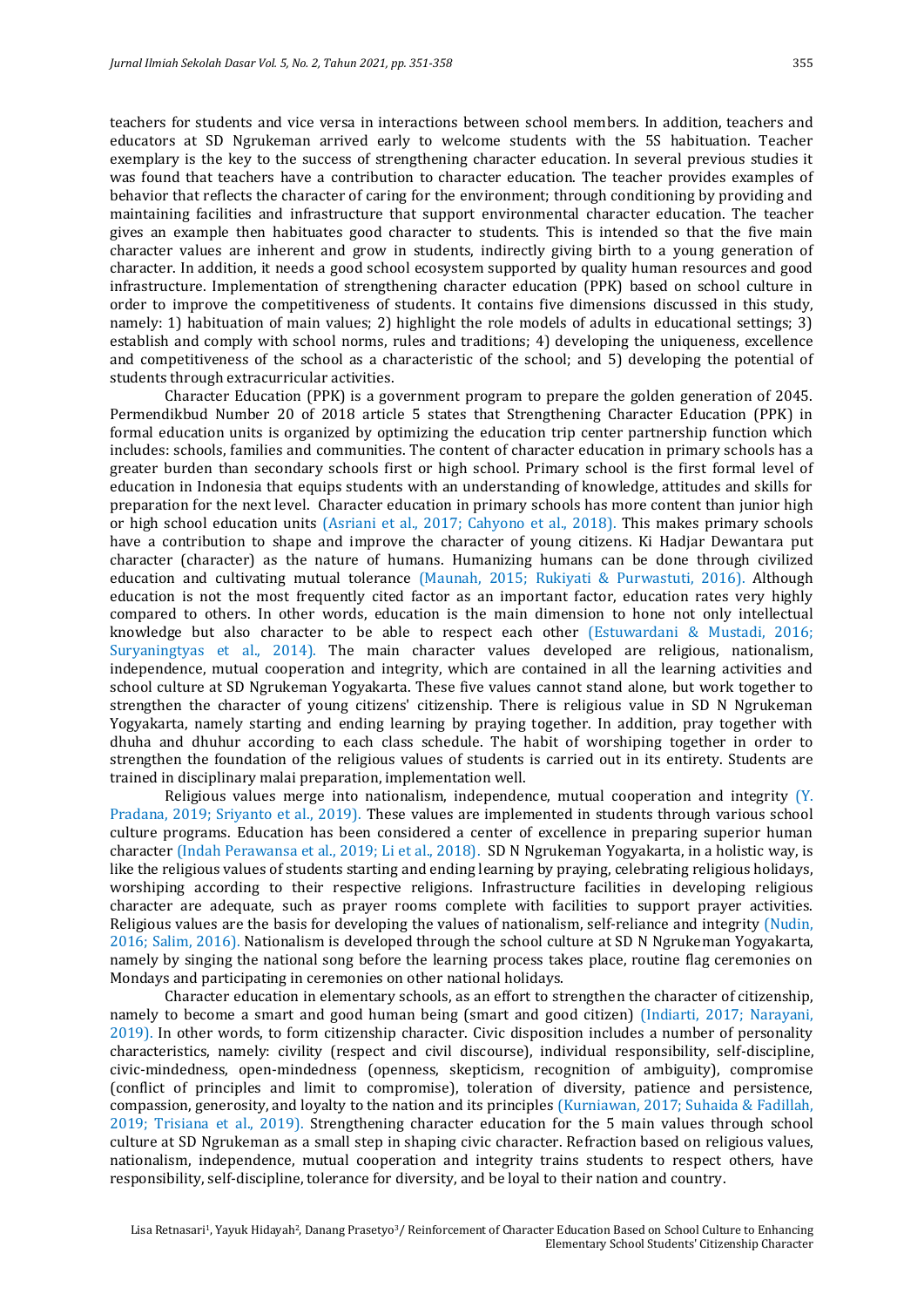### **4. CONCLUSION**

Strengthening Character Education Program based on school culture as a strengthening of the civic character of students in elementary schools. instilling religious values, nationalism, independence, and mutual cooperation. Second, there is support in the implementation of strengthening character education program as a character strengthening for students at SD Ngrukeman Yogyakart such as a prayer room complete with facilities that support religious activities. Religious values are the basis for developing values of nationalism, self-reliance and integrity. Nationalism is developed through school culture at SD Ngrukeman, namely by singing the national song before the learning process takes place, routine flag ceremonies on Mondays and attending ceremonies on other national holidays.

# **5. REFERENCES**

- Adibatin, A. (2016). Pendidikan Karakter Bangsa Berbasis Strategi Pembelajaran PAKEM Melalui Permainan Cincin di Jempol Tangan (Karya Inovasi Pembelajaran Sekolah Dasar). *Scholaria : Jurnal Pendidikan Dan Kebudayaan*, *6*(1), 1. https://doi.org/10.24246/j.scholaria.2016.v6.i1.p1- 18.
- Andrew, Henry, Yudhisthira, Arifin, & Permai. (2019). Analyzing the Factors that Influence Learning Experience through Game Based Learning using Visual Novel Game for Learning Pancasila. *Procedia Computer Science*, *157*. https://doi.org/10.1016/j.procs.2019.08.177.
- Asriani, P., Sa'dijah, C., & Akbar, S. (2017). Bahan Ajar Berbasis Pendidikan Karakter Untuk Siswa KElas IV Sekolah Dasar. *Jurnal Pendidikan: Teori, Penelitian, Dan Pengembangan*, *2*(11), 1456–1468. http://dx.doi.org/10.17977/jptpp.v2i11.10160.
- Birhan, W., Shiferaw, G., & Tiruye, A. A. M. T. H. (2021). Exploring the context of teaching character education to children in preprimary and primary schools. *Social Sciences & Humanities Open*, *4*(1), 100171. https://doi.org/10.1016/j.ssaho.2021.100171.
- Cahyono, B., Tsani, D. F., & Rahma, A. (2018). Pengembangan Buku Saku Matematika Berbasis Karakter<br>pada Materi Trigonometri. *Jurnal Phenomenon*, 08(2), 185-199. pada Materi Trigonometri. *Jurnal Phenomenon*, *08*(2), 185–199. http://dx.doi.org/10.21580/phen.2018.8.2.2929.
- Estuwardani, N. A., & Mustadi, A. (2016). Pengembangan Bahan Ajar Modul Tematik-Integratif Dalam Peningkatan Karakter Peserta Didik Kelas I Sekolah Dasar. *Jurnal Pendidikan Karakter*, *0*(2), 157– 172. https://doi.org/10.21831/jpk.v0i2.8620.
- Fahmy, R., Bachtiar, N., Rahim, R., & Malik, M. (2015). Measuring Student Perceptions to Personal Characters Building in Education: An Indonesian Case in Implementing New Curriculum in High School. *Procedia - Social and Behavioral Sciences*, *211*. https://doi.org/10.1016/j.sbspro.2015.11.112.
- Ferdiawan, E., & Putra, W. E. (2013). Esq Education for Children Character Building based on Phylosophy of Javaness in Indonesia. *Procedia - Social and Behavioral Sciences*, *106*. https://doi.org/10.1016/j.sbspro.2013.12.123.
- Göthberg, M. (2019). Cultivation of a deceiver The emergence of a stage character in a student theatre production. *Learning, Culture and Social Interaction*, *22*. https://doi.org/10.1016/j.lcsi.2019.02.005.
- Gross, J., & Vostroknutov, A. (2021). Why do people follow social norms? *Current Opinion in Psychology*, *1*. https://doi.org/10.1016/j.copsyc.2021.08.016.
- Grummich, P., Ganslandt, O., Buchfelder, M., & Roessler, K. (2017). Characterization of a Factual Knowledge–Associated Brain Memory Area by Functional Magnetic Resonance Imaging and Implementation in Tumor and Epilepsy Brain Surgery. *World Neurosurgery*, *107*. https://doi.org/10.1016/j.wneu.2017.07.176.
- Heymann, P. J., Levy, J. K., Bose, B., Ríos-Salas, V., & Mekonen, Y. (2019). Improving health with programmatic, legal, and policy approaches to reduce gender inequality and change restrictive gender norms. *The Lancet*, *393*(10190). https://doi.org/10.1016/S0140-6736(19)30656-7.
- Hidayah, N. (2015). Penanaman Nilai-Nilai Karakter Dalam Pembelajaran Bahasa Indonesia Di Sekolah Dasar. TERAMPIL: Jurnal Pendidikan dan Pembelajaran Dasar, 2(2), 190-204. https://doi.org/10.24042/terampil.v2i2.1291.
- Horasan-Doğan, S., & Cephe, P. T. (2020). The effects of creative drama on student teachers' creative pedagogy and identity. *Thinking Skills and Creativity*, *38*. https://doi.org/10.1016/j.tsc.2020.100736.
- Indah Perawansa, F., Minarni, A., & Surya, E. (2019). Developing Learning Devices Based on GeoGebra Assisted Discovery Learning with SAVI Approach to Improve Motivation and Mathematical Communication of Senior High School Students MTs Aisyiyah. *American Journal of Educational*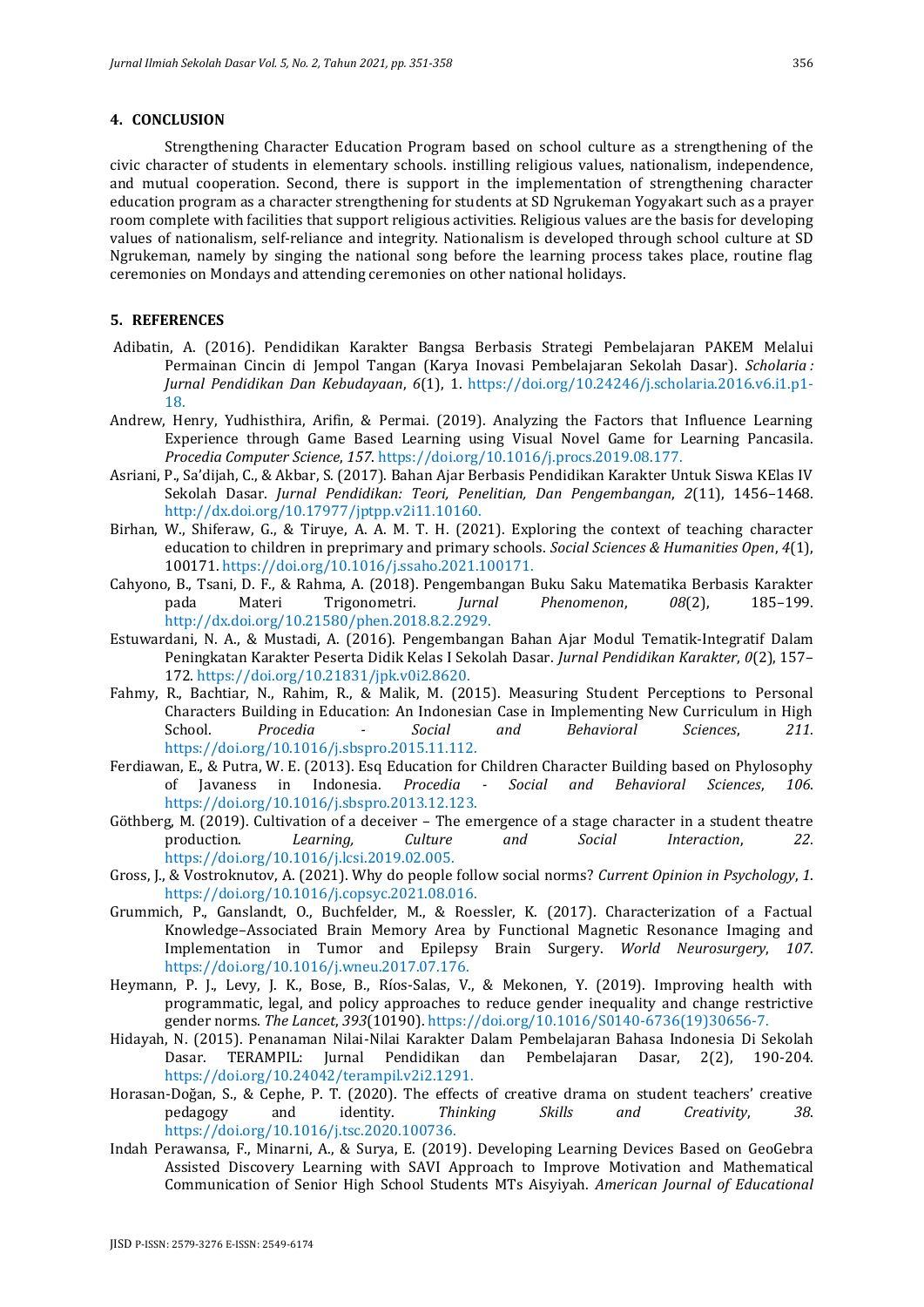*Research*, *7*(12), 893–900. https://doi.org/10.12691/education-7-12-1.

- Indiarti, W. (2017). Nilai-Nilai Pembentuk Karakter Dalam Cerita Rakyat Asal-Usul Watu Dodol. *Jentera: Jurnal Kajian Sastra*, *6*(1). https://doi.org/10.26499/jentera.v6i1.334.
- Iswantiningtyas, V., & Wulansari, W. (2018). Pengembangan model penilaian pendidikan karakter anak usia dini. *Jurnal Pendidikan Usia Dini*, *12*(2). https://doi.org/10.21009/jpud.122.17.
- Juneman, Meinarno, E. A., & Rahardjo, W. (2012). Symbolic Meaning of Money, Self-esteem, and Identification with Pancasila Values. *Procedia - Social and Behavioral Sciences*, *65*. https://doi.org/10.1016/j.sbspro.2012.11.099.
- Kim, D. (2015). A Study on the Class of Education that Builds Students' Character Through Films Classes at the University of Liberal Arts. *Procedia - Social and Behavioral Sciences*, *174*. https://doi.org/10.1016/j.sbspro.2015.01.784.
- Kurniawan, M. I. (2017). Meningkatkan Hasil Belajar Pendidikan Kewarganegaraan Melalui Strategi Active Learning. *PEDAGOGIA: Jurnal Pendidikan*, *6*(1), 124. https://doi.org/10.21070/pedagogia.v6i1.764.
- Lee, C.-K. J., & Huang, J. (2021). The relations between students' sense of school belonging, perceptions of school kindness and character strength of kindness. *Journal of School Psychology*, *84*. https://doi.org/10.1016/j.jsp.2020.12.001.
- Li, J., Zhang, X., & Hu, Z. (2018). The design and application of flip classroom teaching based on computer technology. *International Journal of Emerging Technologies in Learning*, *13*(10), 95–107. https://doi.org/10.3991/ijet.v13i10.9453.
- Maunah, B. (2015). Implementasi Pendidikan Karakter dalam Pembentukan Kepribadian Holistik Siswa. *Jurnal Pendidikan Karakter*, *1*. https://doi.org/10.21831/jpk.v0i1.8615.
- Miles, Mathew, & Huberman, M. (1992). *Analisis Data Kualitatif Buku Tentang Metode Metode Baru*. UI Press.
- Muhtar, T., & Dallyono, R. (2020). Character Education From the Perspectives of Elementary School Physical Education Teachers. *Jurnal Cakrawala Pendidikan*, *39*(2), 395–408. https://doi.org/10.21831/cp.v39i2.30647.
- Narayani, W. (2019). Pengaruh Model Pembelajaran Nht Berbasis Tri Hita Karana Terhadap Karakter Dan Hasil Belajar IPA. *Jurnal Pendidikan Multikultural Indonesia.*, *2*(1). http://dx.doi.org/10.23887/jpmu.v2i1.20785.
- Nudin, B. (2016). Penanaman Nilai-Nilai Pendidikan Agama Islam Pada Pendidikan Anak Usia Dini Melalui Metode Montessori Di Safa Islamic Preschool. *Millah: Jurnal Studi Agama*, *16*(1). https://doi.org/10.20885/millah.vol16.iss1.art3.
- Pradana, D. B. P. (2017). Pengaruh Penerapan Tools Google Classroom pada Model Pembelajaran Project Based Learning terhadap Hasil Belajar Siswa. *IT-Edu : Jurnal Information Technology and Education*, *2*(01).
- Pradana, Y. (2019). Pengembangan Karakter Siswa Melalui Budaya Sekolah. *Untirta Civic Education Journal*, *1*(1). http://dx.doi.org/10.30870/ucej.v1i1.1330.
- Prasetyo, G., Hidayatullah, M. F., Akhyar, M., Wiranto, & Perdana, R. (2020). Strengthening Students' Character Through Multimedia Learning In Primary Schools Education: Systematic LiteraturPrasetyo, G., Hidayatullah, M. F., Akhyar, M., Wiranto, & Perdana, R. (2020). Strengthening Students' Character Through Multimedia Learning In . *Humanities & Social Sciences Reviews*, *8*(3), 268–277. https://doi.org/10.18510/hssr.2020.8328.
- Puspoko Jati, D. H., Ismanto, B., & Sulasmono, B. S. (2019). The Development of Local Wisdom Based Character Education Training Module. *Journal of Education Research and Evaluation*, *3*(1), 1–9. https://doi.org/10.23887/jere.v3i1.17763.
- Qureshi, M. I., Khan, N., Raza, H., Imran, A., & Ismail, F. (2021). Digital Technologies in Education 4.0. Does it Enhance the Effectiveness of Learning? A Systematic Literature Review. *International Journal of Interactive Mobile Technologies (IJIM)*, *15*(04), 31–47. https://doi.org/10.3991/ijim.v15i04.20291.
- Rokhman, F., Hum, Syaifudin, A., & Yuliati. (2014). Character Education for Golden Generation 2045 (National Character Building for Indonesian Golden Years). *Procedia - Social and Behavioral Sciences*, *141*. https://doi.org/10.1016/j.sbspro.2014.05.197.
- Rukiyati, & Purwastuti. (2016). Model Pendidikan Karakter Berbasis Kearifan Lokal Pada Sekolah Dasar Di Bantul Yogyakarta. *Jurnal Pendidikan Karakter*, *1*(1). https://doi.org/10.21831/jpk.v0i1.10743.
- Salim, A. (2016). Pendekatan Saintifik Dalam Pembelajaran Pendidikan Agama Islam (Pai) Di Madrasah. *Cendekia: Jurnal Kependidikan Dan Kemasyarakatan*, *12*(1). https://doi.org/10.21154/cendekia.v12i1.362.
- Seijts, G. H., & Milani, K. Y. (2021). The application of leader character to building cultures of equity,